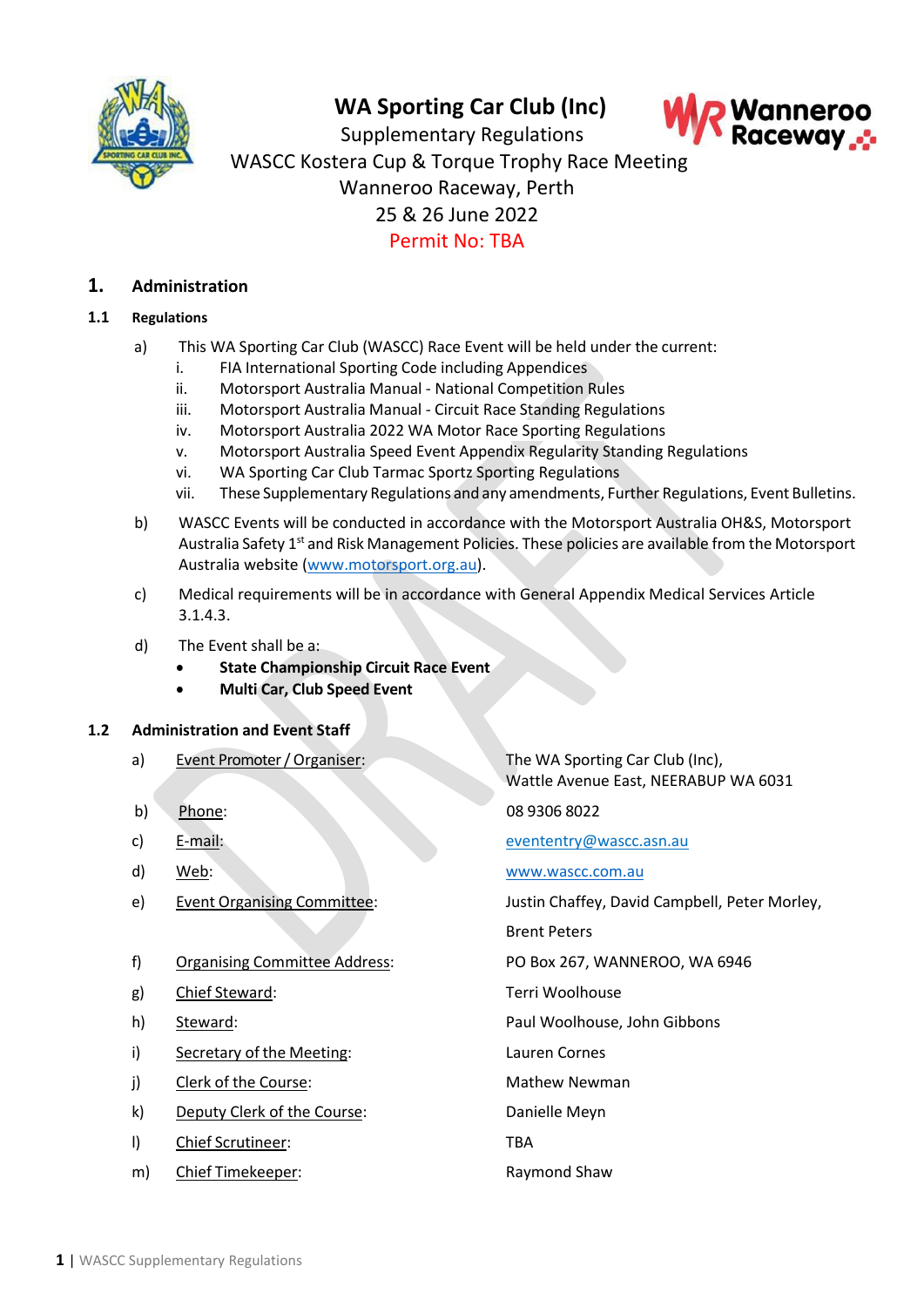- n) DSA/DSO: TBA
- o) COVID Checker: Lauren Cornes
- p) Chief Medical Officer (CMO): Safety Direct Solutions
- q) Judges of Fact:
	- i. Start, Finish, Lap times, Records and Laps completed: Raymond Shaw ii. Noise - DBA level: TBA
	- iii. Exceeding Track Limits Visual/CCTV: David Walker

## **1.3 Circuit Details**

- a) Location: Wattle Avenue East, NEERABUP, WA 6031
- b) Length and Direction: Wanneroo Raceway Long Circuit: (FIA International Grade 3) 2.4150 kilometres – clockwise direction with asphalt surface.

## **1.4 Insurance**

- a) Certain public, property, professional indemnity and personal accident insurance is provided by Motorsport Australia in relation to the event. Further details can be found in the Motorsport Australia Insurance Handbook, available at [www.motorsport.org.au](http://www.motorsport.org.au/)
- b) Every entrant and driver must sign the Disclaimers and Entrants Statement on the Entry Form before taking part in any competition event. This shall include a statement attesting that the entered automobile conforms to its applicable eligibility criteria and is in a fit state for the proposed competition.

## **1.5 Official Sign-on and Briefing**

Officials sign-on will be communicated via email to all officials prior to the event.

Note: Should WA's COVID restrictions change an alternative briefing may be arranged.

## **1.6 COVID-19 Compliance**

The event will be conducted under the Motorsport Australia COVID-19 "Return to Race" guidelines and in compliance with all government requirements. A COVID-19 Checker will be appointed to the event. Noncompliance may result in suspension of the event at any time, including after commencement of the activities.

## **2. Entries**

## **2.1 Drivers**

- a) Racing competitors must hold the minimum of a Motorsport Australia Circuit Licence with provisional endorsement
- b) Time Challenge regularity competitors must hold the minimum of a Motorsport Australia Speed Licence

## **2.2 Categories (and Classes) of Automobiles Admitted**

Race: The competition will be conducted for the below categories of automobiles complying with the Categories of the Motorsport Australia Manual under Circuit Race and Historic appendices.

- Free Formula
- FSR F1000, 2A Open Sports Cars, 2C Open Sports Cars and 6SR
- Formula Vee
- 3D Sports Sedans
- Trans Am TA2
- 3D Sports Sedans (Street Cars: Complying with 2022 SCRAWA technical regulations)
- **3E Circuit Excel**
- 3K Saloon Cars
- Holden HQs
- Sports Cars
- Improved Production
- 3E Production Cars
- Historic Touring Cars
- Speed event vehicles complying with schedule A & B of the Motorsport Australia Technical Appendix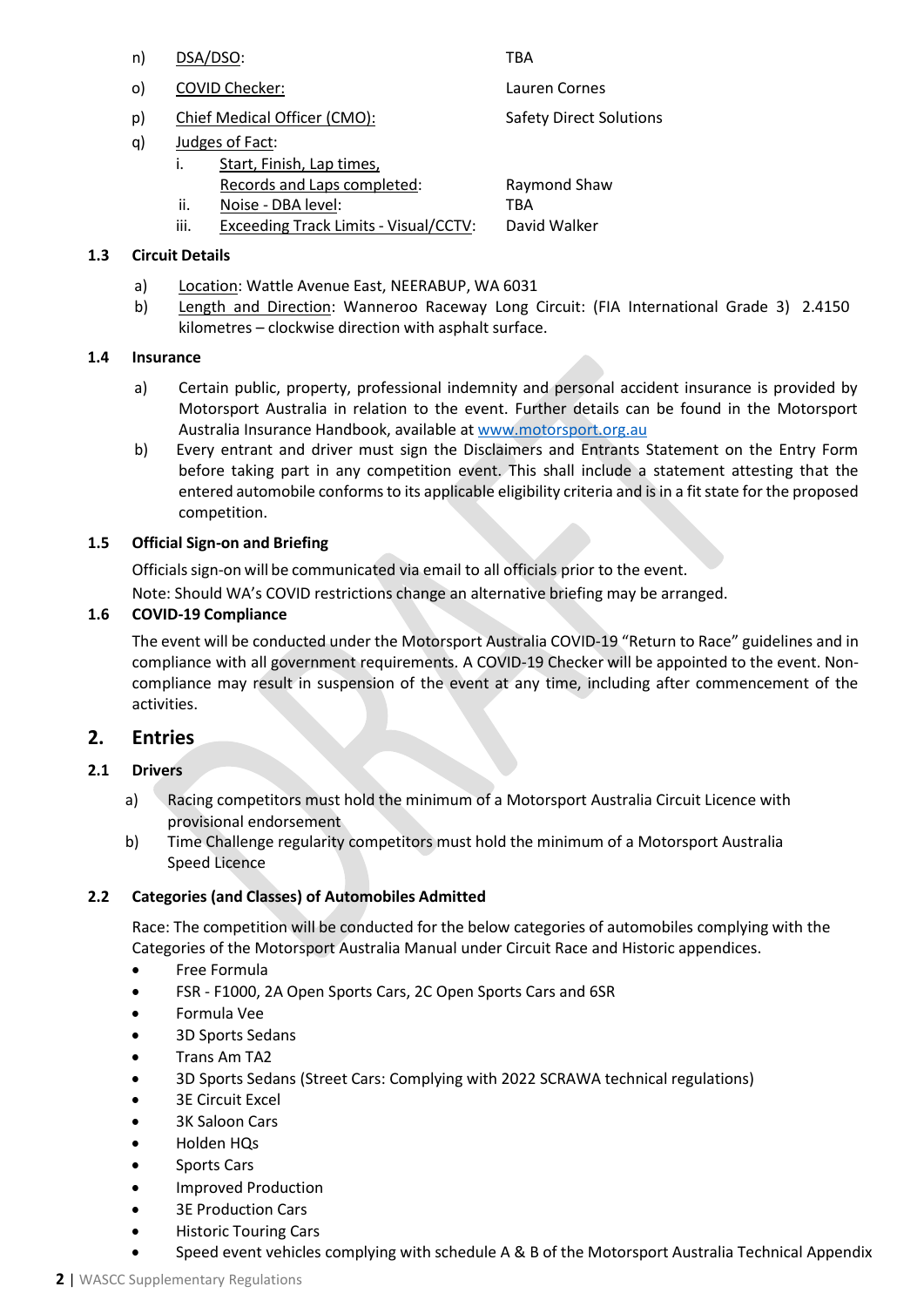## **2.3 Entry Lodgement**

- a) Entries open on publication of these Supplementary Regulations.
- b) Entry forms are to be lodged via the Motorsport Australia online entry system [www.motorsport.org.au/login](http://www.motorsport.org.au/login) (Member Portal) before the closing time and date of 4pm, Monday 20/06/2022.
- c) With the submission of their entry, the competitor(s) give their agreement, also on behalf of their driver(s), pit crew and sponsors, that the organiser may record all activities in connection with the event and have them transmitted by radio, television or other media. No claims against the organiser or the transmission company may be raised.
- d) Attendance at the Race Office prior to the driver's qualifying session is still necessary for those competitors who wish to add pit crew to their form.
- e) Entries with incomplete or incorrect information will not be accepted.
- f) In accordance with the Motorsport Australia Return to Race policy, all non-log booked Time Challenge entrants are to lodge the following forms, via email, with the Event Manager (evententry@wascc.asn.au) PRIOR TO 4PM Monday 20/06/2022

Self-Scrutiny Checklist: [https://motorsport.org.au/docs/default-source/covid19/scrutiny/self](https://motorsport.org.au/docs/default-source/covid19/scrutiny/self-checklist-speed.pdf?sfvrsn=c2f57c6d_14)[checklist-speed.pdf?sfvrsn=c2f57c6d\\_14](https://motorsport.org.au/docs/default-source/covid19/scrutiny/self-checklist-speed.pdf?sfvrsn=c2f57c6d_14)

Self-Scrutiny Vehicle Compliuance: https://motorsport.org.au/docs/defaultsource/covid19/scrutiny/self\_statement-of-vehicle-compliance.pdf?sfvrsn=30153519\_16

Ensure forms are correctly completed with all required information. Submission of incomplete or incorrectly filled-out forms may result in non-acceptance of entry

## **Note: late submission of self-declaration forms will result in non-acceptance of entry**

- g) Late Entries:
	- i. Late entries may be accepted at the discretion of the Event Organiser, up to 48 hours after the eventclosing date.
	- ii. All entries accepted under this circumstance will incur a \$50 late entry administration fee.

## **2.4 Entry Fees**

a) Fees for entry are as follows: i. Driver Racing Entry (WASCC Member) \$275 ii. Driver Racing Entry \$385 iii. Driver Speed Entry (WASCC Member) \$165 iv. Driver Speed Entry \$210 v. Carport Hire  $\overline{a}$  and  $\overline{a}$  same  $\overline{a}$  and  $\overline{a}$  same  $\overline{a}$  same  $\overline{a}$  and  $\overline{a}$  same  $\overline{a}$  and  $\overline{a}$  and  $\overline{a}$  same  $\overline{a}$  and  $\overline{a}$  and  $\overline{a}$  and  $\overline{a}$  and  $\overline{a}$  and  $\overline{a$ vi. Dorian Hire per car **but a set of the Solution Section** S25 payable with entry fee

## b) Please Note:

- i. All Entry Fees **MUST** be received on or prior to the closing date of entries of the event.
- ii. Entry Fees can be paid directly to the WASCC via direct deposit. Otherwise, credit card payments can be made on the Motorsport Australia portal at the time of entry.
- iii. Any withdrawal made prior to the event closing date will be entitled to a full refund if payment has been made. Any withdrawals received after the event closing date, yet 24 hours prior to the event starting, will incur a \$50 fee. The balance of monies paid minus this fee will be held in credit.
- iv. Any withdrawal received within 24 hours of the commencement of the event will not be entitled to any credit or refund.
- c) Acceptance and Oversubscribed Entries:
	- i. Where the category entry list exceeds the track density for that category, entries shall be accepted based on order of receipt.
	- ii. Competitors will be given the option to receive conditional acceptance and be placed on a reserve entry list if another competitor withdraws.
	- iii. Competitors who do not accept this option will receive a full refund of the entry fee paid.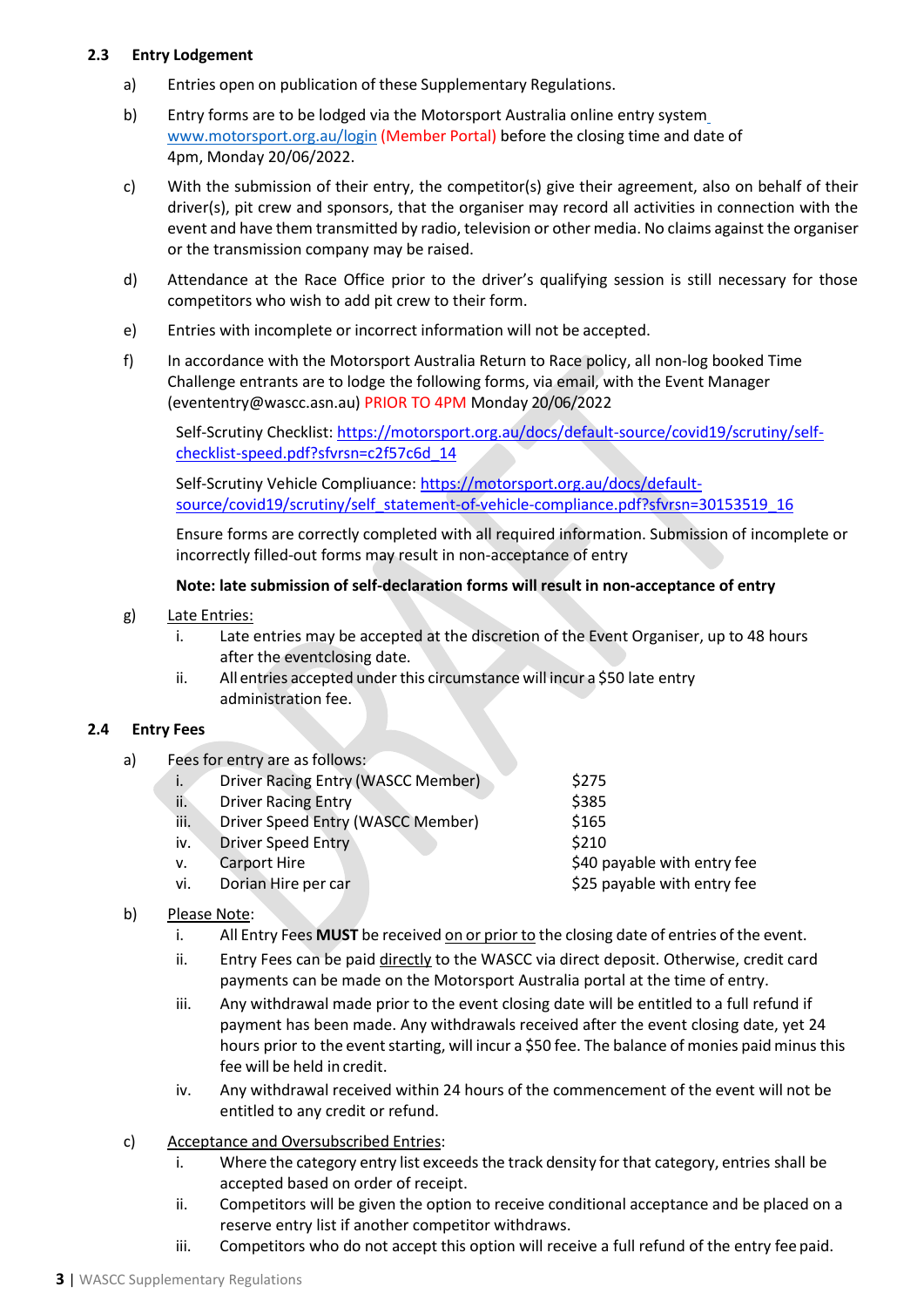## **2.5 Refusal of Entries**

a) The Organisers reserve the right to refuse entry in accordance with the NCRs.

## **2.6 General**

- a) Trailers, tow trucks and transporters are not to be parked in the paddock area.
- b) Loading of automobiles in the paddock areas must only be done after the last race of the day.
- c) Automobiles may be loaded prior to the last event in the trailer compound north of the Groundsman's shed or south of the Arise Racing shed.
- d) Golf buggies and WASCC approved modes of transport "ONLY" are permitted in the paddock area.
- e) This Event may include a parade in accordance with the NCRs of the current Motorsport Australia Manual.
- f) The official noticeboard is located within the Race Office.

## **3. Document Check**

## **3.1 Competition Licences**

- a) All Drivers will have their Motorsport Australia licences checked through the Motorsport Australia electronic platform.
- b) Drivers must comply to the Motorsport Australia General Appendix Licences document.

## **3.2 Driver's Briefing**

a) A time and place for the drivers briefing will indicated on the timetable.

## **3.3 Automobile Logbook Check**

- a) All logbooks must be submitted to the category-labelled bucket located outside the scrutineering shed.
- b) At the conclusion of the event, drivers or pit crew must retrieve the logbook.

## **4. Scrutineering**

## **4.1 Motorsport Australia Targeted Scrutiny**

- a) Automobiles will be examined throughout the competition as per the Motorsport Australia Targeted Scrutiny Programme.
- b) Parc Ferme is the scrutineering bay area

## **5. Competition Procedures**

## **5.1 Determination of Winner**

a) Points for each race shall be allocated to the driver for each race / sprint as per the following table.

|               | $1st$ 25 2nd 20 |  |  | <b>3rd</b> 18 <b>4th</b> 17 <b>5th</b> 16  |  |
|---------------|-----------------|--|--|--------------------------------------------|--|
| <b>6th</b> 15 | <b>8th</b> 14   |  |  | <b>8th</b> 13 <b>9th</b> 12 <b>10th</b> 11 |  |
|               | 11th 10 12th 9  |  |  | 13th 8 14th 7 15th 6                       |  |
|               |                 |  |  | 16th 5   18th 4   18th 3   19th 2   20th 1 |  |

- b) The winner of FSR will be determined by the winner of the final FSR race.
- c) The winner will be determined by the competitor with the highest accrued points on the day.

## **5.2 Trophies**

Trophies may be presented at the completion of the event. Trophies will be awarded as follows:

- a) Minimum 3 driver field = 1st place trophy only.
- b) Minimum 6 driver field = 1st and 2nd place trophies.
- c) Minimum 9 driver field = 1st, 2nd, 3rd place trophies.

## **5.3 Starting Procedures**

- a) In place of CRSR 5.3.5 In the case of a standing start A Car must be placed on its grid position:
	- i. With the contact patch of the front Tyres on or behind the grid line, and
	- ii. With a section of bodywork/coachwork directly above the grid box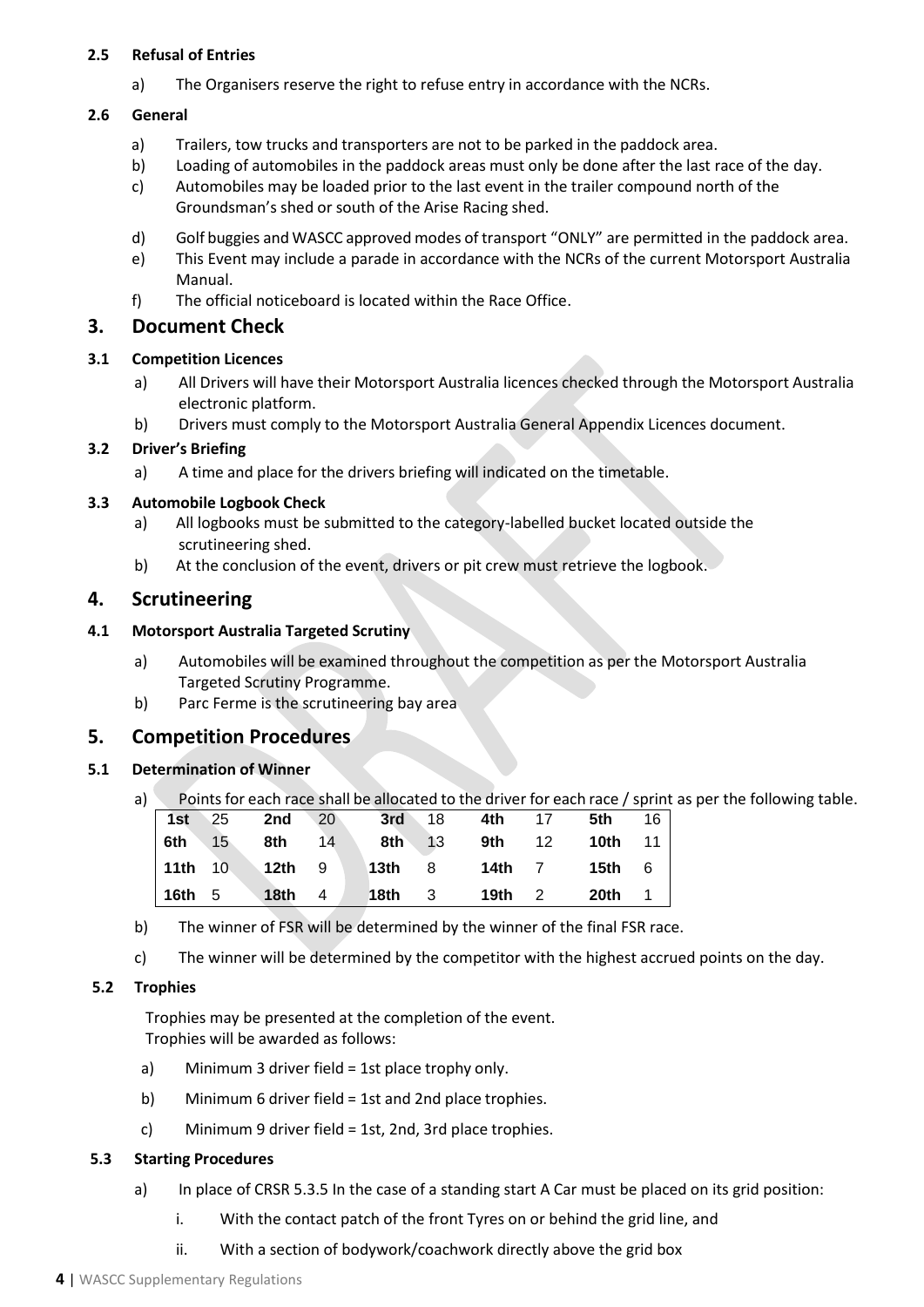- iii. Correctly aligned laterally in the grid box.
- iv. One crew member per Car is permitted to remain on the Pit wall to provide directions to the Driver until they come under starter's orders.
- b) Unless stated elsewhere in these regulations, Further Regulations or category appendices, all races will be non-championship standing starts.
- c) Sports Sedans / Sports Cars: All races to commence from a rolling start.
- d) FSR: All races to commence from a rolling start with an initial out lap from dummy grid passing by the start finish line once before commencing their start.
- e) For all rolling starts, when approaching the end of the formation lap: each Automobile must be in 2x2 formation and in its correct grid position by the time they reach flag point 8.

## **5.4 Grid Positions**

- a) Unless stated elsewhere in these regulations, Further Regulations or category appendices, all grid positions will be:
	- i. **First race –** from qualifying times, with the fastest qualifier to pole.
	- ii. **Second race –** on the finishing order from Race 1.
	- iii. **Third race –** on the finishing order from Race 2.
- b) FSR
	- i. **First race –** from qualifying times, with the fastest qualifier to pole.
	- ii. **Second race –** on the finishing order from Race 1.
	- iii. **Third race –** on points from race 1 and 2

## **5.5 Race Lengths**

Unless stated elsewhere in these regulations or Further Regulations, race lengths for ALL categories will be:

- a) Race 1 and 3 8 laps
- b) Race 2 10 laps
- c) Sports Sedans / Sports Cars Race 1 and 2 15 laps
- d) FSR, production Cars, Improved Production, 3D Street Cars, Race 1 and 2 10 laps, Race 3 15 Laps

### **5.6 Pit Lane & Paddock**

- a) The paddock area is defined as any non-competition area within the facility.
- b) The Pit Lane speed limit is 40kph.
- c) The speed limit within the Paddock area is 15kph.

### **5.7 Protests**

Competitors are reminded of their right to protest in accordance with the conditions outlined in the NCR's of the Motorsport Australia Manual.

### **5.8 Alcohol, Drugs and Other Substances**

a) The holder of a Motorsport Australia Licence (or a Licence issued by another ASN) may be tested for the presence of any drug or other banned substance and subject to a penalty for a breach of the Australian National Anti-Doping Policy and/or the Motorsport Australia Illicit Drugs in Sport (Safety Testing) Policy a[t www.motorsport.org.au.](http://www.motorsport.org.au/)

Consumption of alcohol in the paddock, pits or any other Reserved Area is prohibited until all Competition is concluded each day. The holder of a Motorsport Australia Licence (or a Licence issued by another ASN) may be tested for the presence of alcohol by a Motorsport Australia Accredited Testing Official (CATO) in accordance with the Motorsport Australia Alcohol Policy at [www.motorsport.org.au](http://www.motorsport.org.au/)

### b) **Postponement, Abandonment and Cancellations of Competition**

The Organisers reserve the right to abandon the Event in accordance with the Provisions of the NCR's of the current Motorsport Australia Manual.

## **6. General Notes**

### **6.1 Smoking**

Wanneroo Raceway has strict 'no-smoking' areas in accordance with WA statutes and designated areas including the Paddock and pit areas.